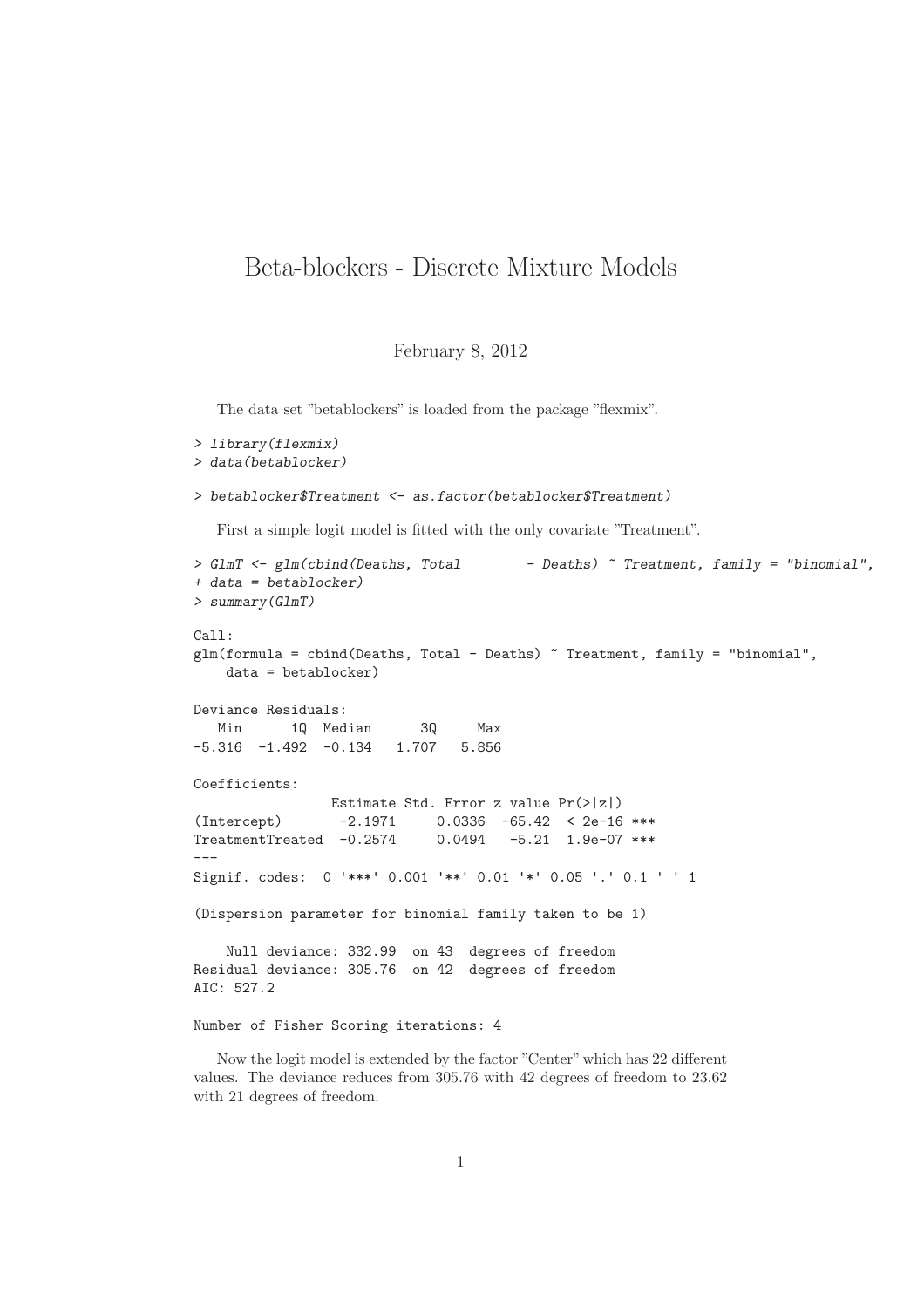```
> GlmTC <- glm(cbind(Deaths, Total - Deaths) ~ Treatment + as.factor(Center),
+ family = "binomial", data = betablocker)
> summary(GlmTC)
Call:
glm(formula = cbind(Deaths, Total - Deaths) ~ Treatment + as.factor(Center),
   family = "binomial", data = betablocker)
Deviance Residuals:
  Min 1Q Median 3Q Max
-1.828 -0.618 0.004 0.535 1.921
Coefficients:
                 Estimate Std. Error z value Pr(>|z|)
(Intercept) -2.3493 0.4260 -5.52 3.5e-08 ***
TreatmentTreated -0.2610 0.0499 -5.23 1.7e-07 ***
as.factor(Center)2 0.1739 0.4832 0.36 0.719
as.factor(Center)3 0.2428 0.5004 0.49 0.628
as.factor(Center)4 -0.0391 0.4309 -0.09 0.928
as.factor(Center)5 -0.0217 0.4480 -0.05 0.961
as.factor(Center)6 0.1685 0.5395 0.31 0.755
as.factor(Center)7  0.5966  0.4308  1.38  0.166<br>as.factor(Center)8  0.2715  0.4373  0.62  0.535
as.factor(Center)8  0.2715  0.4373  0.62
as.factor(Center)9 0.3888 0.4462 0.87 0.384
as.factor(Center)10 0.0958 0.4293 0.22 0.823
as.factor(Center)11 0.0520 0.4363 0.12 0.905
as.factor(Center)12 0.9153 0.4406 2.08 0.038 *
as.factor(Center)13 -0.6357 0.4720 -1.35 0.178
as.factor(Center)14 -0.3065 0.4375 -0.70 0.484
as.factor(Center)15 1.0016 0.4505 2.22 0.026 *
as.factor(Center)16 0.8799 0.4449 1.98 0.048 *
as.factor(Center)17 0.3997 0.4573 0.87 0.382
as.factor(Center)18 -0.5635 0.5059 -1.11 0.265
as.factor(Center)19 -1.0144 0.5436 -1.87 0.062 .
as.factor(Center)20 0.8759 0.4447 1.97 0.049 *
as.factor(Center)21 0.1966 0.4436 0.44 0.658
as.factor(Center)22 -0.5812 0.4451 -1.31 0.192
---
Signif. codes: 0 '***' 0.001 '**' 0.01 '*' 0.05 '.' 0.1 ' ' 1
(Dispersion parameter for binomial family taken to be 1)
   Null deviance: 332.993 on 43 degrees of freedom
Residual deviance: 23.621 on 21 degrees of freedom
AIC: 287.1
Number of Fisher Scoring iterations: 4
```
In the following two mixed models are fitted with Gauss–Hermite–Quadrature, so "glmmML" is needed.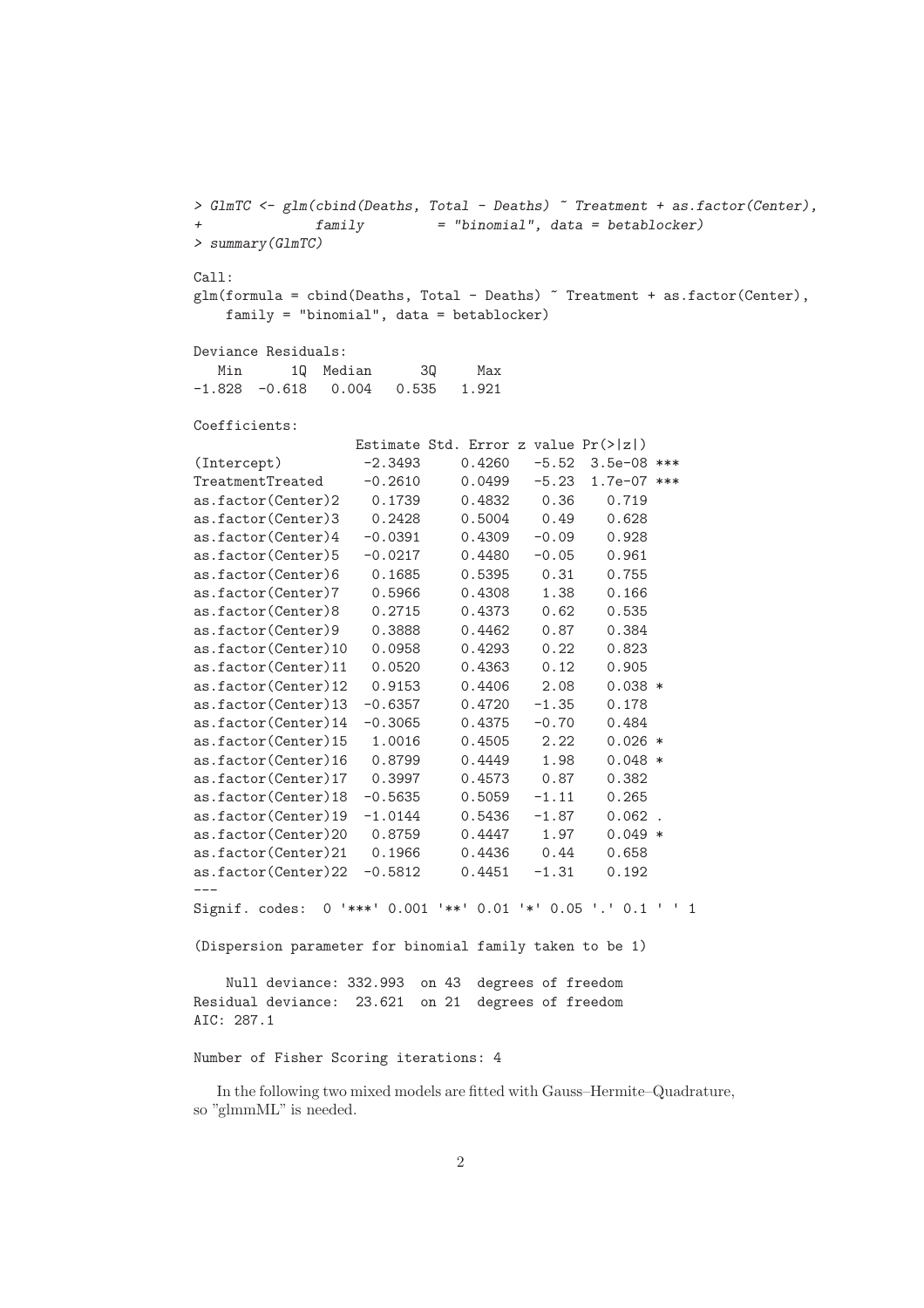## *> library(glmmML)*

First the random intercept model with 4 quadrature points is fitted.

```
> MixedGH4 <- glmmML(cbind(Deaths, Total - Deaths) ~ Treatment, cluster=Center,
                     + method = c("ghq"), n.points = 4, boot = 0, data=betablocker)
> summary(MixedGH4)
Call: glmmML(formula = cbind(Deaths, Total - Deaths) \tilde{ } Treatment, data = betablocker,
```
 $\c{o}$ ef se( $\c{o}$ ef) z Pr(>|z|) (Intercept) -2.196 0.1131 -19.42 0.0e+00  $TreatmentTreated -0.261$ 

Scale parameter in mixing distribution: 0.487 gaussian Std. Error: 0.084

LR p-value for  $H_0$ : sigma = 0: 9.28e-47

Residual deviance: 101 on 41 degrees of freedom AIC: 107

Now we use 20 quadrature points but there is no big difference in coefficients.

```
> MixedGH20 <- glmmML(cbind(Deaths, Total - Deaths) ~ Treatment, cluster=Center,
                      + method = c("ghq"), n.points = 20, boot = 0, data=betablocker)
> summary(MixedGH20)
```
Call: glmmML(formula = cbind(Deaths, Total - Deaths) ~ Treatment, data = betablocker,

 $\c{o}$  coef se(coef) z  $Pr(>|z|)$ (Intercept) -2.196 0.1131 -19.42 0.0e+00 TreatmentTreated -0.261 0.0499 -5.23 1.7e-07

Scale parameter in mixing distribution: 0.487 gaussian Std. Error: 0.0841

LR p-value for  $H_0$ : sigma = 0: 9.28e-47

Residual deviance: 101 on 41 degrees of freedom AIC: 107

*> set.seed(5)*

Finally we fit the discrete mixture models for which the function "stepFlexmix" is used. Here we use three components defined by option "k=3".

```
> detach(package:glmmML)
```

```
> MixFix3 <-stepFlexmix(cbind(Deaths, Total - Deaths) ~ 1 | Center, model =
+ FLXMRglmfix(family = "binomial", fixed = ~ Treatment), k = 3, nrep = 5,
                      + data = betablocker)
```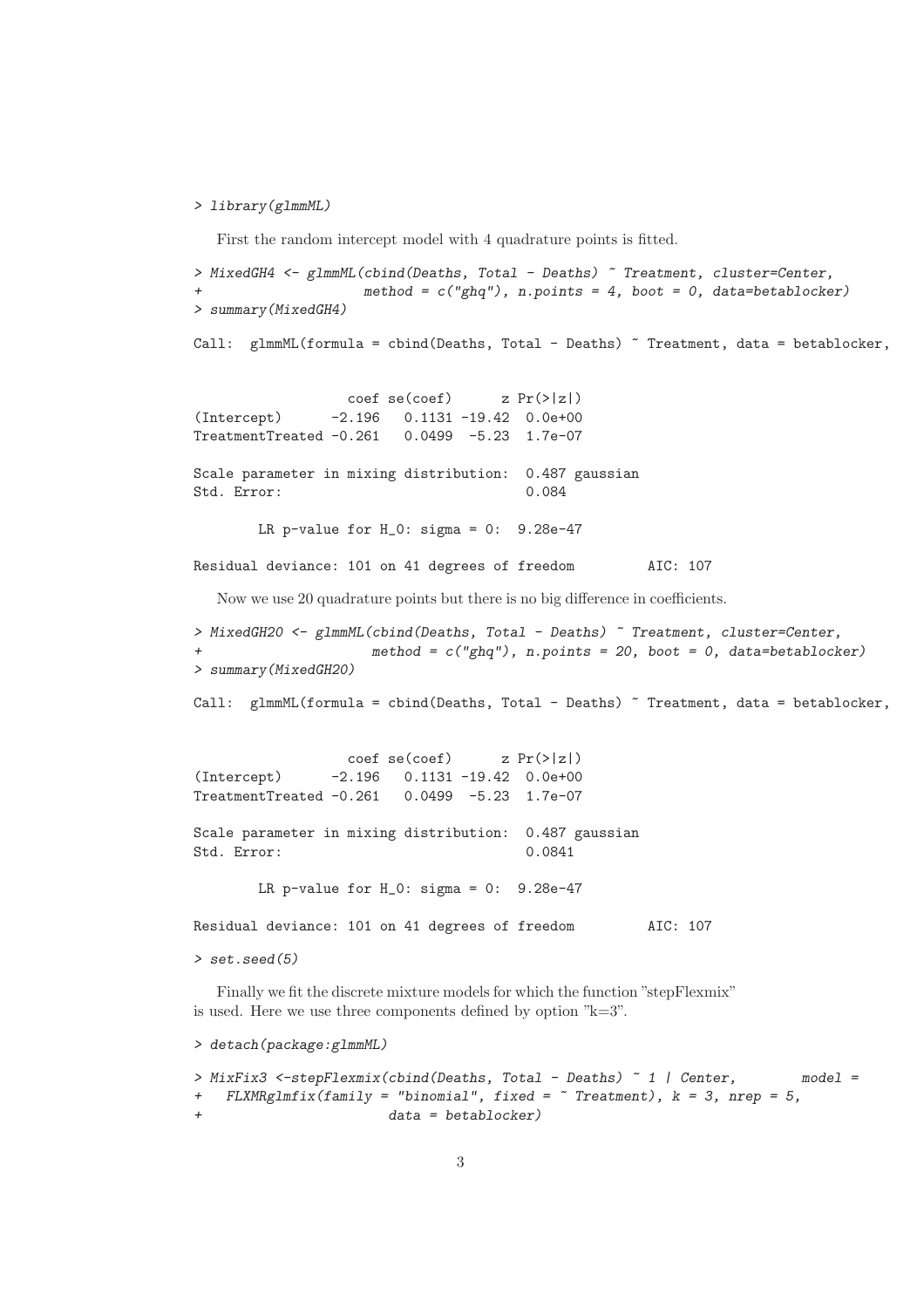## 3 : \* \* \* \* \*

Typing the name of the fitted model yields the sizes of the three clusters.

```
> MixFix3
Call:
stepFlexmix(cbind(Deaths, Total - Deaths) " 1 | Center, model = FLXMRglmfix(family = "bino"fixed = \text{``Treatment)}, data = betablocker, k = 3, nrep = 5)
Cluster sizes:
 1 2 3
24 10 10
```
convergence after 12 iterations

The coefficients are printed by the command "parameters()".

```
> parameters(MixFix3)
```

```
Comp.1 Comp.2 Comp.3
coef.TreatmentTreated -0.258 -0.258 -0.258
coef.(Intercept) -2.250 -2.834 -1.610
```
The command "summary()" returns for example the estimated component weights and the BIC. The coefficients with standard errors and p–values can be found by "summary $(refit())$ ".

```
> library(flexmix)
> summary(MixFix3)
Call:
stepFlexmix(cbind(Deaths, Total - Deaths) " 1 | Center, model = FLXMRglmfix(family = "bino"])fixed = \text{``Treatment)}, data = betablocker, k = 3, nrep = 5)
      prior size post>0 ratio
Comp.1 0.512 24 32 0.750
Comp. 2 0.239 10 20 0.500
Comp.3 0.249 10 22 0.455
'log Lik.' -159 (df=6)
AIC: 331 BIC: 341
> summary(refit(MixFix3))
$Comp.1
                Estimate Std. Error z value Pr(>|z|)
TreatmentTreated -0.2582 0.0499 -5.17 2.3e-07 ***
(Intercept) -2.2502 0.0405 -55.52 < 2e-16 ***
---
Signif. codes: 0 '***' 0.001 '**' 0.01 '*' 0.05 '.' 0.1 ' ' 1
```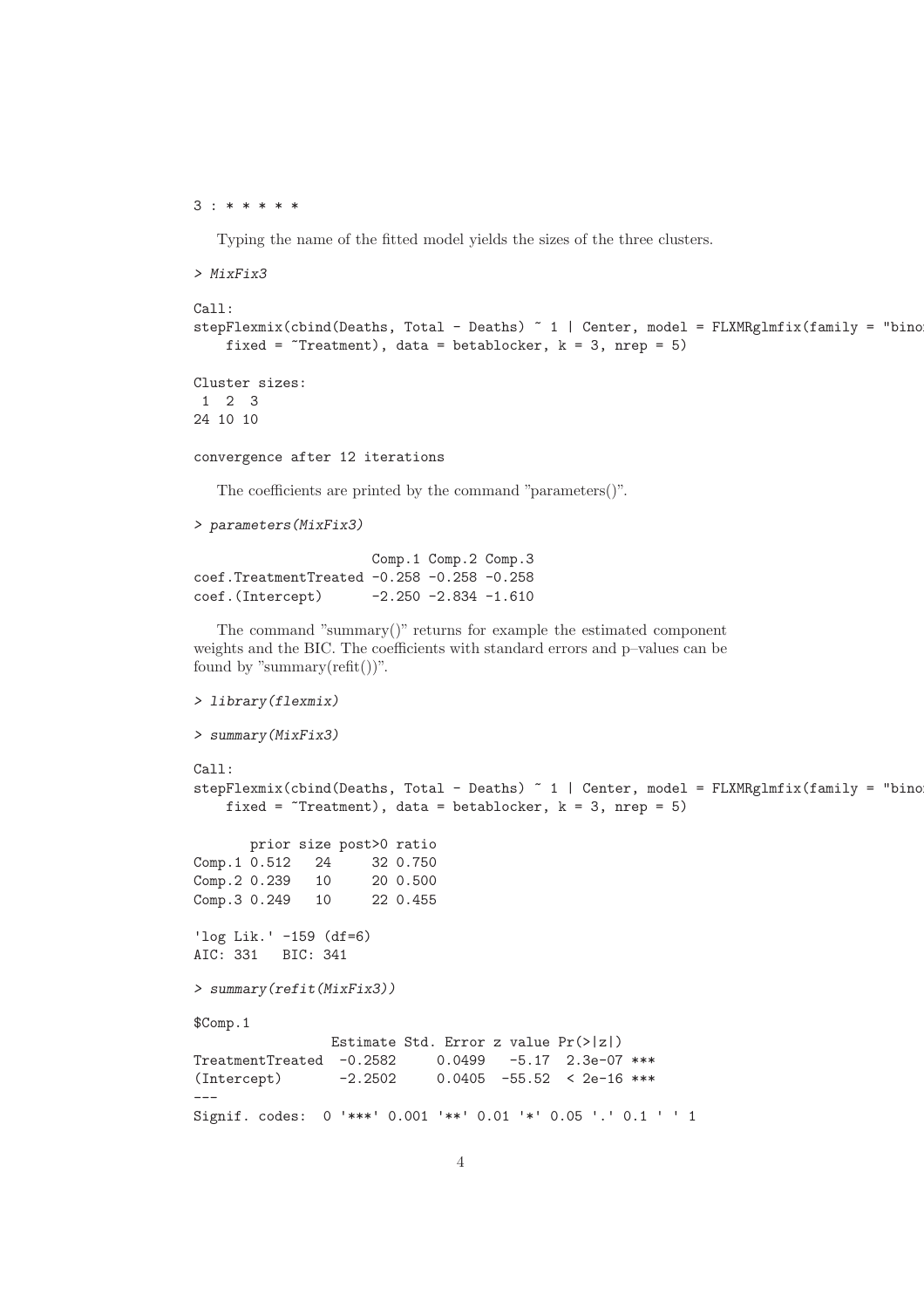```
$Comp.2
                Estimate Std. Error z value Pr(>|z|)
TreatmentTreated -0.2582 0.0499 -5.17 2.3e-07 ***
(Intercept) -2.8337 0.0751 -37.74 < 2e-16 ***
---
Signif. codes: 0 '***' 0.001 '**' 0.01 '*' 0.05 '.' 0.1 ' ' 1
$Comp.3
                Estimate Std. Error z value Pr(>|z|)
TreatmentTreated -0.2582 0.0499 -5.17 2.3e-07 ***
(Intercept) -1.6097 0.0557 -28.88 < 2e-16 ***
---
Signif. codes: 0 '***' 0.001 '**' 0.01 '*' 0.05 '.' 0.1 ' ' 1
> set.seed(5)
  Finally the discrete mixture model with 4 components is fitted.
> MixFix4 <-stepFlexmix(cbind(Deaths, Total - Deaths) ~ 1 | Center, model =
+ FLXMRglmfix(family = "binomial", fixed = ~ Treatment), k = 4, nrep = 5,
                        + data = betablocker)
4 : * * * * *
> MixFix4
C<sub>2</sub>11.
stepFlexmix(cbind(Deaths, Total - Deaths) ~ 1 | Center, model = FLXMRglmfix(family = "bino
    fixed = \text{``Treatment)}, data = betablocker, k = 4, nrep = 5)
Cluster sizes:
 1 2 3 4
24 2 8 10
convergence after 13 iterations
> parameters(MixFix4)
                      Comp.1 Comp.2 Comp.3 Comp.4
coef.TreatmentTreated -0.258 -0.258 -0.258 -0.258
coef.(Intercept) -2.258 -1.786 -1.440 -2.833
> summary(MixFix4)
Call:
stepFlexmix(cbind(Deaths, Total - Deaths) \tilde{ }} 1 | Center, model = FLXMRglmfix(family = "bino])fixed = \text{``Treatment)}, data = betablocker, k = 4, nrep = 5)
        prior size post>0 ratio
Comp.1 0.4820 24 32 0.7500
Comp. 2 0.0988 2 26 0.0769
```